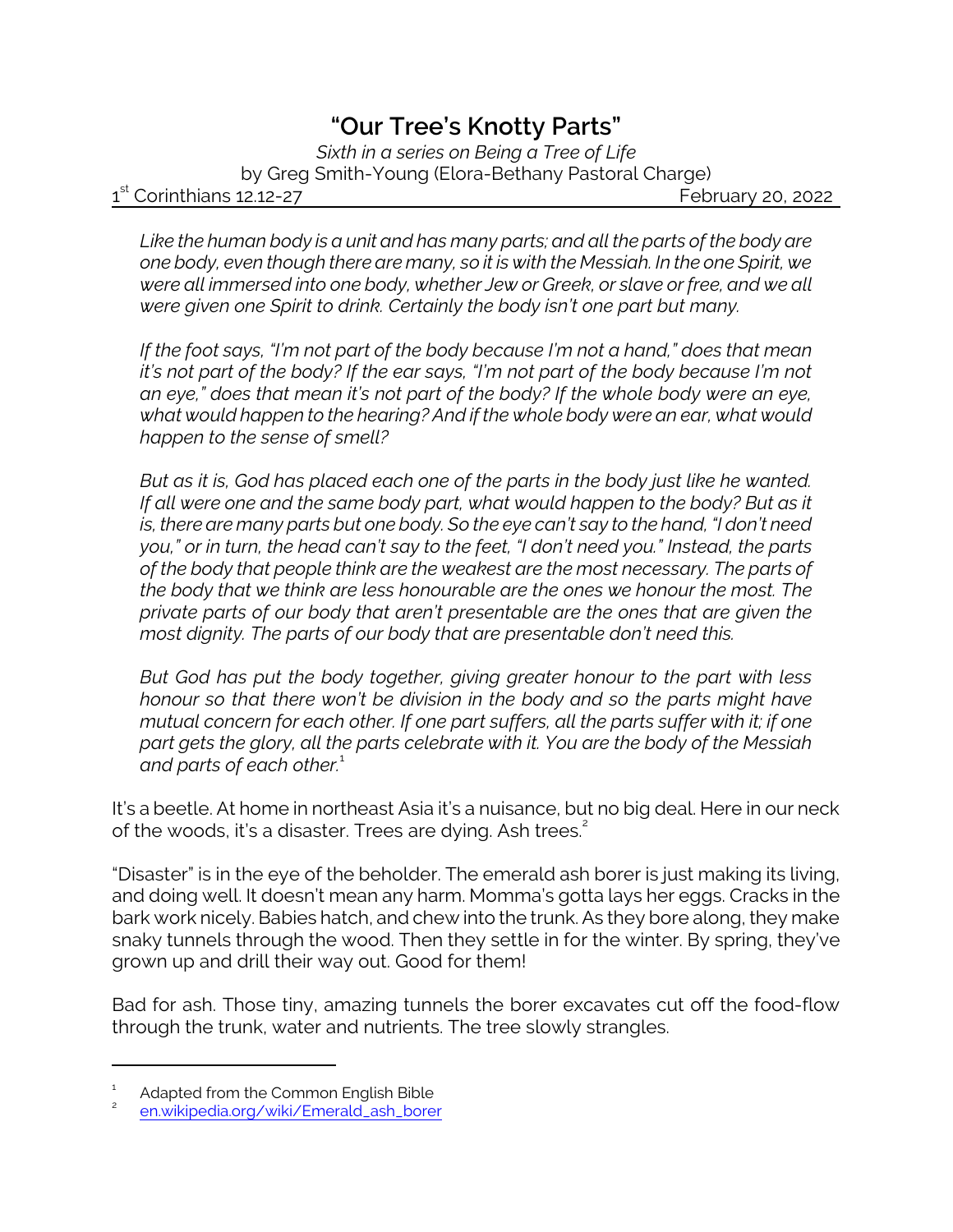In January I was hiking in woods south of Guelph, and came across this ash stand. The red Xs are like toe tags in a morgue. All dead. Waiting to crash down. A whole forestfamily, wiped out.

The emerald ash borer leaves the leaves alone. It steers clear of the roots. Ash seeds draw none of its interest. Just the trunk. But when the trunk suffers, the whole tree despairs.

II

I don't despair (most of the time). I do think about our congregations, these Jesuscommunities we're part of. So much has changed about our life together. We don't know what all this will mean. We'll have to see.

So much we cannot control. We won't plan our way through this. What can we do then? Well, what's most important? We can realize what is truly vital, and tend to it. What's life-giving for our mission as congregations of Jesus' people?

Last summer, looking a tree, I realized it can help us see. No matter a congregation's size, or what its building looks like, its age or history, its denominational tradition, these are vital.

- Roots: our abiding in Christ, our intimacy with God the Trinity
- Leaves and fruit: our mission with Christ, the healing and nourishment we share with our neighbours in our neighbourhoods.
- Trunk and branches: our being a body of Christ, our life together as a congregation of his disciples.

Whatever lies ahead, we will have roots, leaves and fruit, a trunk and branches. Tend to these then. Implore the Holy Spirit to cultivate their health and growth.

With you, I've been exploring these tree-parts. What can they teach us? Last Sunday I got to our trunk and branches: our shared life together, being the Body of Christ.

III

In the Bible reading, Paul talks about us being "the body of Christ." This metaphor of a community being a human body was used in the ancient world. Usually they were justifying unequal power in a society. 3 *"Look at a body,"*they'd say. *"Some parts are more important than others. It's natural. Some people, or classes, or families, or nations are obviously superior to others. There is no changing that. It's natural."*

Paul flips that on its head! In the new society the Spirit is creating, the Messiah's community, all parts are as important. None are dispensable.

<sup>3</sup> N. T. Wright, Paul for Everyone: 1 Corinthians (Louisville KY: Westminster John Knox, 2004), 163.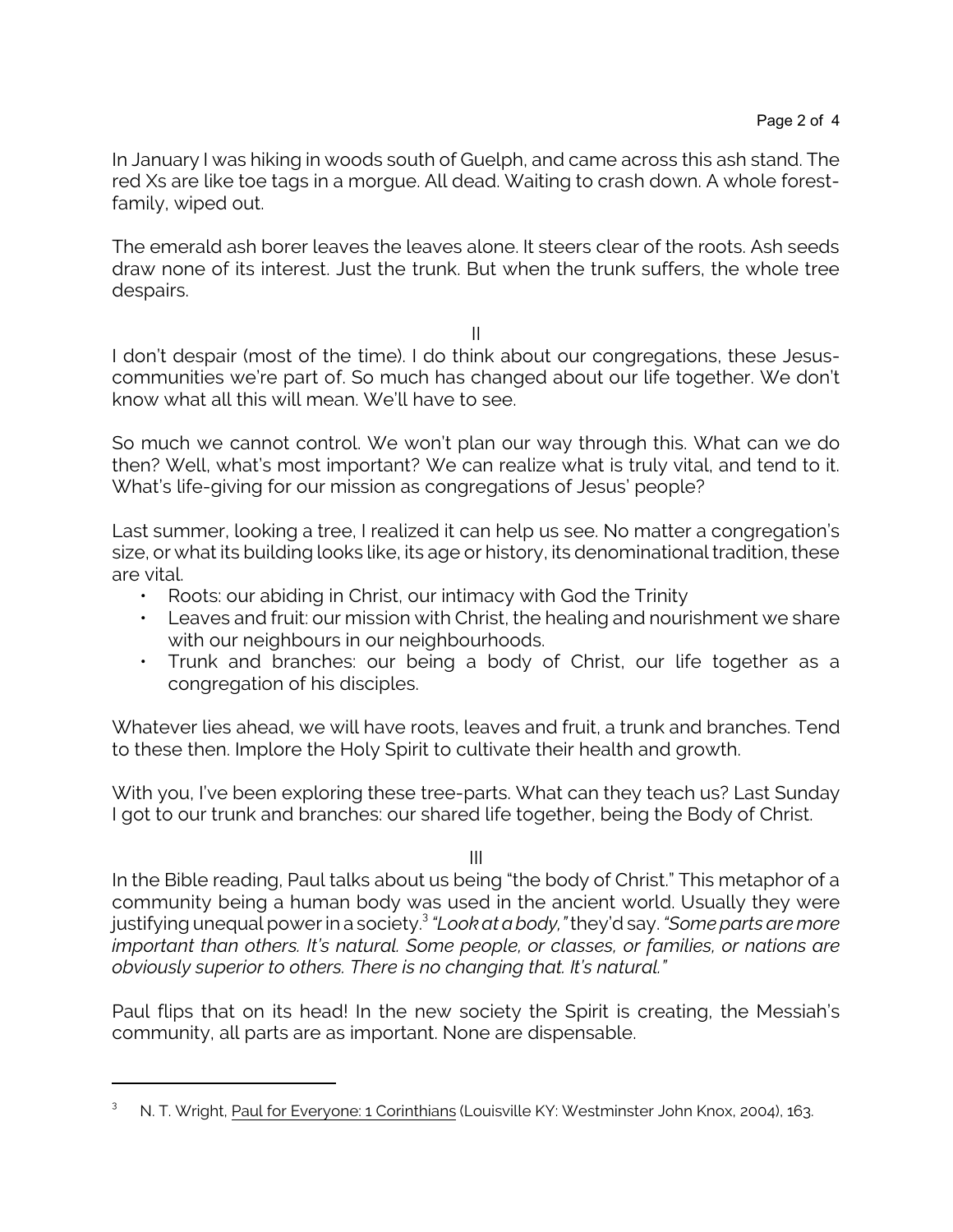Paul used a human body. I'm using a tree.

The one tree has many parts: leaves, fruit, roots, trunk, branches.

Can you imagine a leaf saying to the root, *"Look at you, dirt- and fungus- covered. I want nothing to do with you!"*? Or a branch saying to a berry, *"You're so squishy and fragile. Who needs you?"*

Sure, the trunk is thick and strong. But a tree that's only a trunk? *Timber!* Yes, leaves love grabbing everyone's attention, but without the rest, they're in for a fall.

What about those parts that disrupt the clean lines and smooth flow of the tree? You know, the knotty bits. The break-downs. The interruptions. The wrongs done and wounds suffered. Times when the tree has not gone right.

Us humans like to divide up the tree, assign it different grades, put price tags on its value. That's not how God makes it. Many parts. Each doing it's thing. Each as much the tree as every other. Each belongs. It's their differences that make them equally valuable, inter-dependant and dependable.

Underneath the hard bark is the phloem.<sup>4</sup> It's the phloem through which the sap moves. Not tough and strong, it is vulnerable. When the emerald ash borer digs in, it's the damage it does to the phloem that kills the tree. Can you imagine the foliage saying to the borer-attacked phloem, *"Not our problem? We're leaving!"* Or the roots saying, *"Hope things work out for you! We're sticking our head in the soil."?* 

When one tree part suffers, the whole tree suffers. And when one thrives, the whole claps its hands with joy.

IV

This is much more than "*we're all in this together*" or "*diversity is strength,*" as true as those ideas are. The oneness and the manyness that is the Christian community reflect the Oneness and the Manyness Who is God. The One who creates, saves, and sustains all that is, are the Divine Community of Father, Son, and Spirit. Oneness is the nature of God who are Three. Bound in love, they delight and serve one another. They are not the same — Spirit is not Father, Son is not Spirit, Father is not Son — but they wrapped in a unity of love that cannot be divided.

Church is not God! A few minutes with us will prove that. Yet the Spirit brings us into

<sup>4</sup> [en.wikipedia.org/wiki/Phloem](https://en.wikipedia.org/wiki/Phloem)